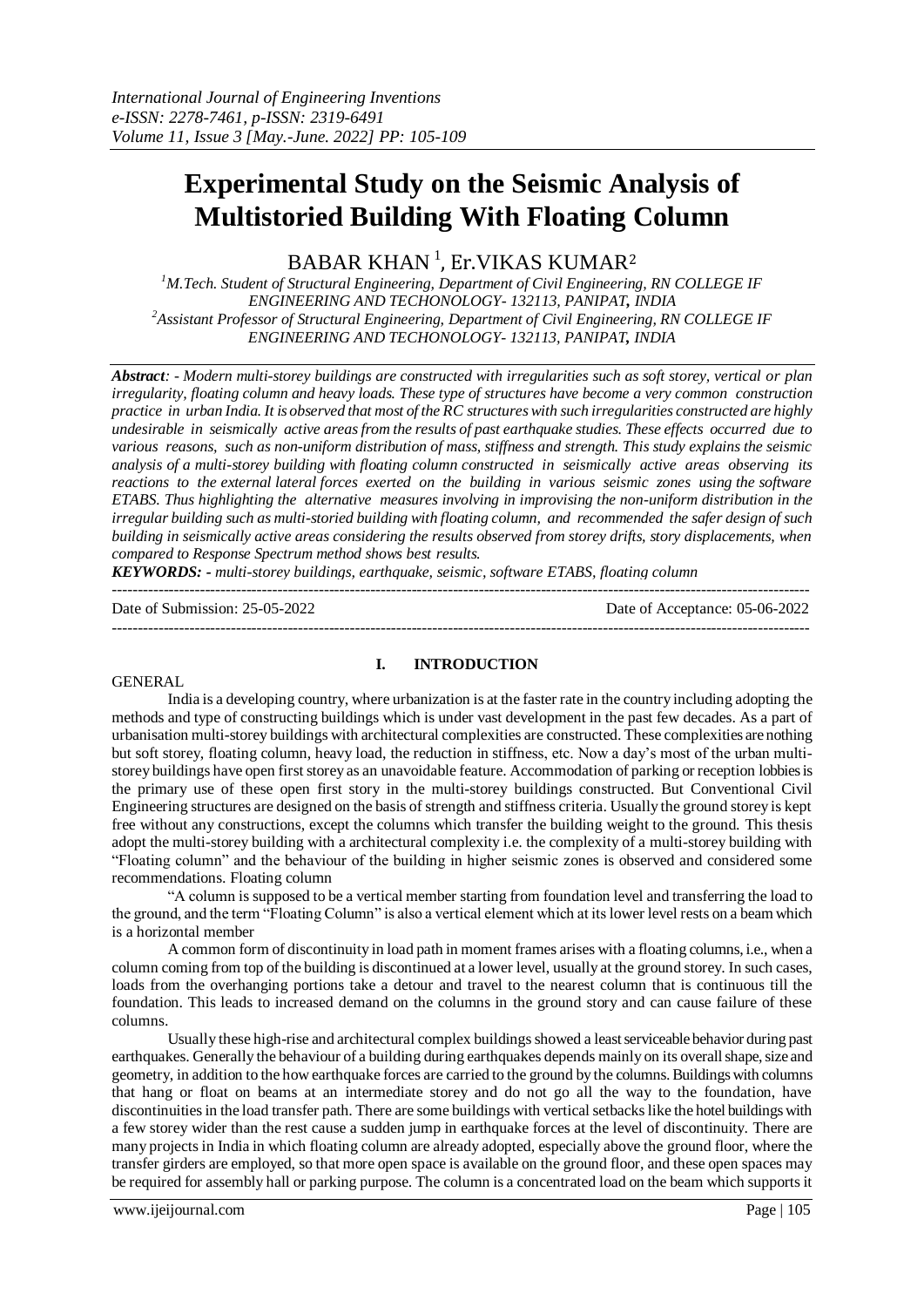in this condition. Hence the structures already made with these kinds of discontinuous members are endangered in seismic regions. Thus the floating column is used for the purpose of architectural view and site situations. It can be analyzed by using STAAD Pro, ETABS and SAP2000. In the study the behaviour or the multi-storey buildings with floating columns at higher seismic zones using ETABS are modeled and analysed. Earthquake Resistant Design Generally these buildings with floating columns are usually designed for gravity loads and are safe under gravity loads but are not designed for earthquake loads. So these buildings are unsafe in seismic prone areas. Hence this study aims to create awareness about these issues in earthquake resistant design of multi-storeyed buildings with floating column. There are four virtues of Earthquake Resistant Design, and the characteristics of the building are like the aspects for architects and design engineers to work with to create the earthquake resistant design of a building, namely seismic structural configuration, lateral stiffness, lateral strength and ductility. In addition to other aspects like form, aesthetics, functionality and comfort of building, lateral stiffness, lateral strength and ductility of buildings can be ensured by strictly following most seismic design codes like IS 1893-2002(Part-1). But, good seismic structural configuration can be ensured by following coherent architectural features that result in good structural behavior. The virtues are achieved by inputs provided at all stages of the development likely in its Planning, Design, Construction, and Maintenance.

## **Objectives and scope of the work**

In this present project, the following aspects are attempted to study.

1) Modelling of the multi-storey building with and without floating column using ETABS,

2) Comparative study is done between the multi-storey building with and without floating column in different zones, when the floating column are present at the same floor and different location in the building,

3) Comparative study on variations in the structural response in the structure due to seismic excitation is also performed,

4) The building with floating column are tend to fail at seismic excitations, hence the recommendations for the earthquake resistant design of the considered buildings are modelled and analyzed.

5) The main objective of the study is to provide a economical and safe design of a building with floating column at seismic zones with recommending some design recommendations as there is no specified provision or magnification factor provided in I.S codes for this type of irregularities.

#### **OBJECTIVE OF THE STUDY**

Now having a look over history of SCC, question arises that what is needed to go for SCC? So, here are some of the important aspects to go with SCC:

Foundry sand and red mud has pozzolanic properties hence increasing the binding properties and gives the better strength at the same time it reduces the cost problems. And also reduces the following problems.

1. Foundry waste dumping

2. Red mud dumping.

In dumping land become useless. It starts polluting the groundwater. So it should be used in some constructive fashion.

## **II. LITERATURE REVIEW**

In the present study, the research articles and journals that are studied for understanding of the work to be carried out are discussed and these papers are presented as per the reference of this study in this chapter. Sabari. S, Mr. Praveen J.V [1],(2014), this paper refers to the "SEISMIC ANALYSIS OF MULTI-STOREY BUILDING WITH FLOATING COLUMN" in which the FEM analysis is carried out for 2D and 3D multistory frames with and without floating columns studying the responses of the structure with different seismic excitations where the RC frames are of with different stiffness on floor wise and height of the building, that are considered in the analysis keeping PGA and time duration factors as constants having different frequency and highlighting with alternative measures involving stiffness balance to reduce the irregularity in the first and storey above which is introduced by the floating columns. The time history analysis is done by considering the whole system of frames of the building to Bhuj earthquake excitations, and are provided to compare the results obtained from the analysis of all types of frames using the SAP2000 software. This paper thus concluded as results obtained using present finite element code for the static and free vibration are validated and the dynamic analysis of frame is studied by varying column size dimension and is concluded that by increasing the column size the maximum displacement and inter storey drift

## values are reducing.

Sreekanth Gandla Nanabala, Pradeep Kumar Ramancharla, Arunakanthi E[2],(2014), This paper refers as "SEISMIC ANALYSIS OF A NORMAL BUILDING AND FLOATING COLUMN BUILDING" in which the analysis of a G+5 storey normal building and G+5 storey floating column building for external lateral forces using SAP2000, is done. This paper study the variations of both buildings such as time history values by applying the intensities such as ground motions of the past earthquakes. Such that the study highlights whether the structure with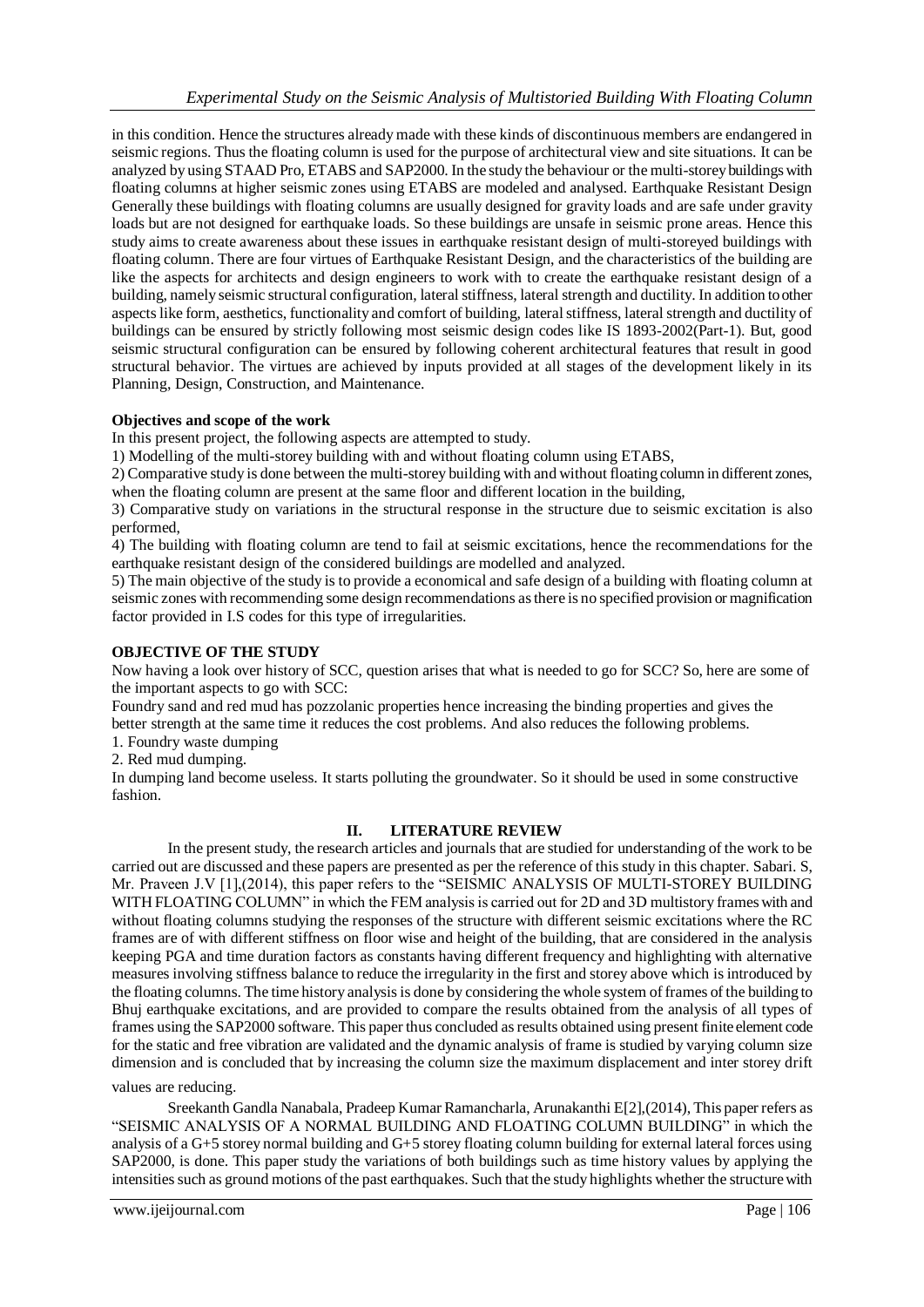floating columns are safe or unsafe in seismically active areas and also observe the structure is economical or uneconomical. This paper studies the G+5 storey building with all columns that is a normal building and the other building without edge columns in the ground floor that is a floating column building's behaviour when excited to the lateral loads. After the comparison of the buildings it is found that the G+5 without edge columns is not safe in seismic zone as the lateral displacement in a floating column building is higher than a normal building, so the floating column building is unsafe in seismic areas. When the lateral stiffness of both the buildings are compared then it is observed that the building with floating columns will suffer extreme soft storey effect where on the other side the normal building is free from soft storey effect completely. In the analysis carried out between the buildings the quantity of steel and concrete are 40% and 42% more in floating column building than the normal building. Hence it is concluded that the floating column building is unsafe and uneconomical and not preferable for construction when compared with the normal column building.

Srikanth.M.K, Yogeendra.R.Holebagilu [3](2014), This paper refers to "SEISMIC RESPONSE OF COMPLEX BUILDINGS WITH FLOATING COLUMN FOR ZONE II AND ZONE V" in which the analysis of the building with floating column and also other complexities are considered for ten storey building at alternative location and also for low to higher zones. This study providing alternative measures involving stiffness balance of the storey where floating column provided and the storey above when other irregularities are also introduced in the stories. Finally analysis results such as storey drifts, storey displacements, storey shears of the high rise building are compared in the study using the software ETABS. The main objective of the study in this paper is to compare the seismic behavior of the building having only floating column and floating column with other complexities in it where the location of the floating column are also varied to find the optimum position comparing the results obtained from zone II to V, thus the study is observed between the four types of models that is a floating column model, a floating column model with raised floor heights, a floating column model with heavy load at the floating column floor, and the last is a floating column with raised floor height provided with heavy load in that floor. The results obtained are in terms of lateral displacements, storey shears, storey drifts. It is concluded that, the displacement of the building increases from lower zones to higher zones, because the magnitude of intensity will be more for higher zones, similarly for drift, because it is correlated with the displacement. Storey shear will be more for lower floors, then the higher floors due to the reduction in weight when we go from bottom to top floors, and with this if we reduce the stiffness of upper floors automatically there will be a reduction in weight on those floors so in the top floors the storey shear will be less compared to bottom stories. The response of the building which is having only floating column will be less when compared to other. The multi-storey building with complexities will undergo large displacement then the model having only floating column. In all models the displacement values are less for lower zones and it goes on increasesfor higher zone. Prerna Nautiyal, Saleem Akhtara And Geeta Batham[4],(2014) titled as "SEISMIC RESPONSE EVALUATION OF RC FRAME BUILDING WITH FLOATING COLUMN CONSIDERING DIFFERENT SOIL CONDITIONS". This paper investigated the effect of the floating column under earthquake excitation for different soil conditions and a linear dynamic analysis is done for the 2D frame of the multi-storey building with and without floating column to achieve the response of the frame for safer and economical design of the structure under such excitations.

This paper study the effect of a floating column under earthquake excitation for various soil conditions where for the purpose of analysis two different models are considered. They are G+3 and G+5 moment resisting frames. The result verified are the response spectrum analysis for varying soil conditions and the magnification factor which is evaluated for base shear and moments for both G+3 and G+5 models including the exterior and interior columns and beams. From the results thus obtained are concluded as, the base shear observed for medium soil are higher than the hard soil in both the cases as the height of the building increases the variation in the base shear from medium to hard soil condition decreases, and further it can be concluded that, as the height of the building increases the variation of maximum moments gets reduced for different soil conditions. Hence from the results of the response spectrum analysis obtained for both the moment resistance frames shows that the location of floating columns at corners as of modelled in the cases considered are more critical than others in the present study.

## **III. METHODOLOGY, MODELLING AND ANALYSIS OF FRAMES**

This chapter explains the methodology adopted in the modelling and analysis of the frames in the study. • The modelling of the buildings are done using ETABS software, following the codes IS 456-2000 and IS 1893-2002(part1), • As per IS 1893-2002, "clause 6.2 assumptions" for "Earthquake Resistant design of structures" are followed, and as per clause 6.3.1.2 the load combinations are accounted, i.e. a) 1.5(DL±IL) b)  $1.2(DL \pm IL \pm EL)$ c) 1.5(DL±EL)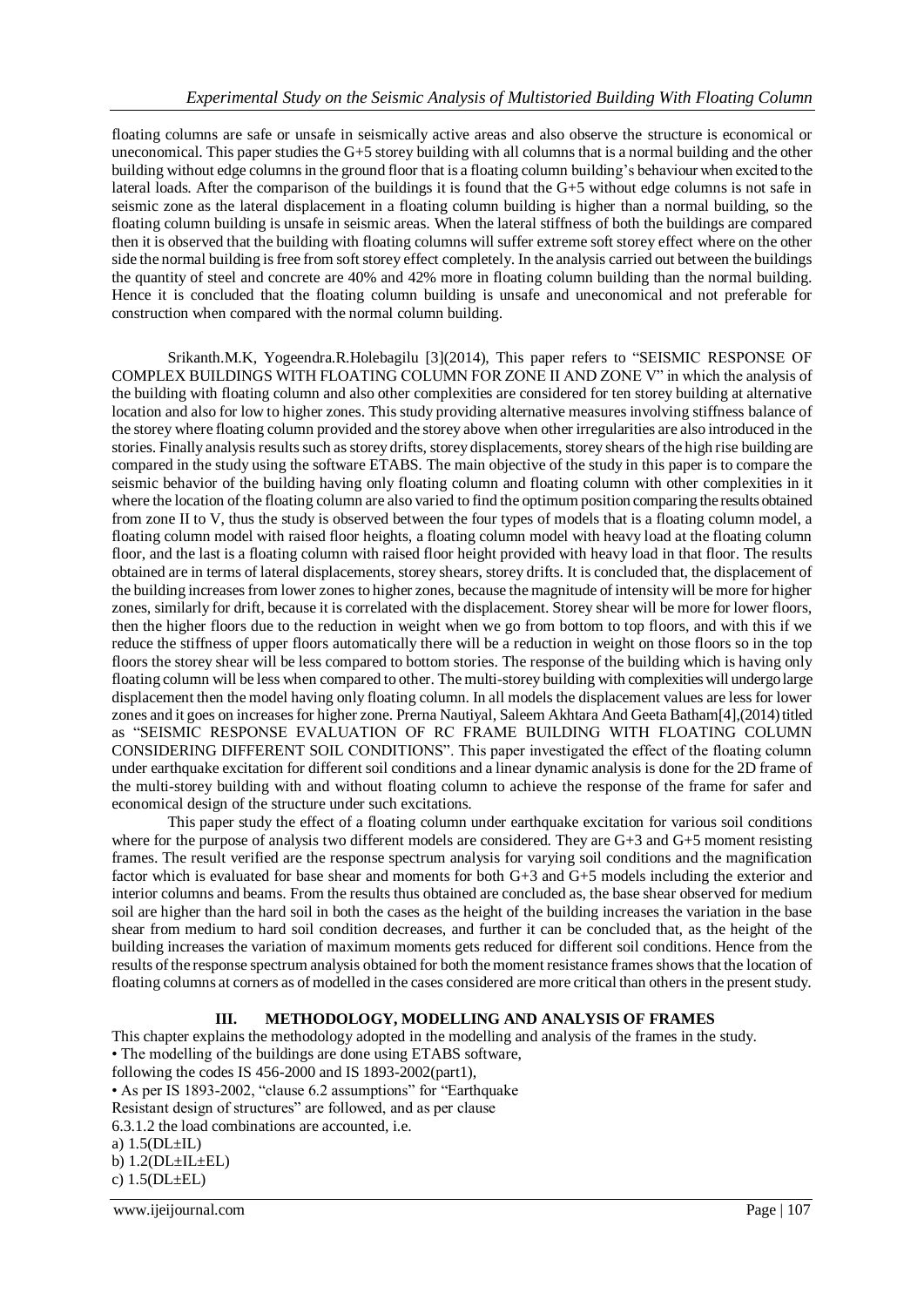d) 0.9DL±1.5EL

• Shear walls are designed as per IS 13920-1993 Clause 9.1.2 and their thickness is not less than 150mm.

• As per IS 1893-2002, the moment resisting frames are designed independently to resist at least 25% of the design base shear. The modelling details of the buildings are as discussed below.

• For analysis and study purpose there are few models developed in this study such that a multi-storey building that is Stilt+G+4 building is considered and modelled into two types mainly.

They are a multi-storey building without floating column that is a normal building and the other type is multi-storey building with floating columns at different positions in it.

• Among these two types of models, the multi-storey building without floating column is considered constant comparing it with the models developed as multi-storey building with floating column where these floating column are present at different portions of the building analysing it at different zones as zone 5 to zone 2 as per codal provisions.

• And the analytical models of the building include all the component that influence the mass, strength, stiffness and deformability of the structure.

• ETABS is a standalone finite element based structural program for the analysis and design of civil structures and which is a fully integrated program that allows model creation, modification, execution of analysis, design optimization, and results review from within a single interface and thus used for the analysis of allstructural systems by linear static method for zones II and V.

• Hence the results are tabulated by focusing the parameters like lateral displacements, base shear and story drift. • From the "Response Spectrum Analysis" when compared shows the best results. This is explained as, The earthquake response spectrum analysis is the most popular method in the seismic analysis of the structures.

• There are computational advantage for prediction of displacements and member forces in the structural systems using the response spectrum method. This method involves in the calculation of the maximum values of the displacements and member forces in each mode of vibrating using smooth design spectra that are the average of several earthquake motions.

• This paper studies with the response spectrum analysis of the multi- storey building with floating column at different positions of the building. As per the code IS 1893-2002(part 1) the response spectrum analysis of multistorey building is summarized.

The models details are,

Model 1: Stilt+G+4 building without floating column i.e. normal building analysed from zone 5 to zone 2,

Model 2: Stilt+G+4 building with floating column at Edge column position, analysed from zone 5 to zone 2,

Model 3: Stilt+G+4 building with floating column at Centre portion, analysed from zone 5 to zone 2,

Model 4: Stilt+G+4 building with floating column at parallel positions, analysed from zone 5 to zone 2,

Model 5: Stilt+G+4 building with floating column with recommendations, analysed from zone 5 to 2, Comparison of the results observed in the three models that is Maximum displacements, Story drifts, Response spectrum analysis, of the normal building, floating column building and floating column building with shear walls.

## **IV. RESULTS AND DISCUSSIONS**

A comparative study and analysis is performed between a normal column building that is the building with all regular columns and other structural and non-structural members in it and on the other hand a floating column building at various zones as per the specifications in IS- 1893(2002)part 1. A detail study is carried out on the floating column building to find out the variations in the structural response of the building with floating columns at "parallel positions, at one edge column position and at the centre portion", observed from the parameters like maximum displacements in the building at each floor, story drifts and the results obtained are beyond the deformation limits.

Then such a floating column building tend to fail in extreme earthquake zones, thus some recommendations are performed to analyse the building response in that case. The recommendations followed are shear walls, infill walls, Steel bracings and the designed frame is a moment resisting frame for the analysis of the building in these conditions. Hence the results are discussed and are as shown below. In the analysis of the models with recommendations, the following are the assumptions made. In consideration of shear walls, following the provisions in the code IS 1893-2002(part 1), and in the consideration of infill walls, the masonry infill walls are considered. As, it is observed that the masonry infill walls tend to reduce the displacements, time periods when compared with the other type. And also that, the steel bracings are considered in the study, by observing that steel bracings are more efficient compared to the concrete bracings in resisting the forces exerting on it, and the "x" shape are used as this shape of bracing system proves to have less torsion effect on the structure when external forces are exerted on it. Thus, from these considerations, the models are analysed as discussed below,

Model 1: Stilt+G+4 building without floating column i.e. normal building analysed from zone 5 to zone 2 In this model, Normal building frame is designed and analysed considering the parameters like maximum displacements